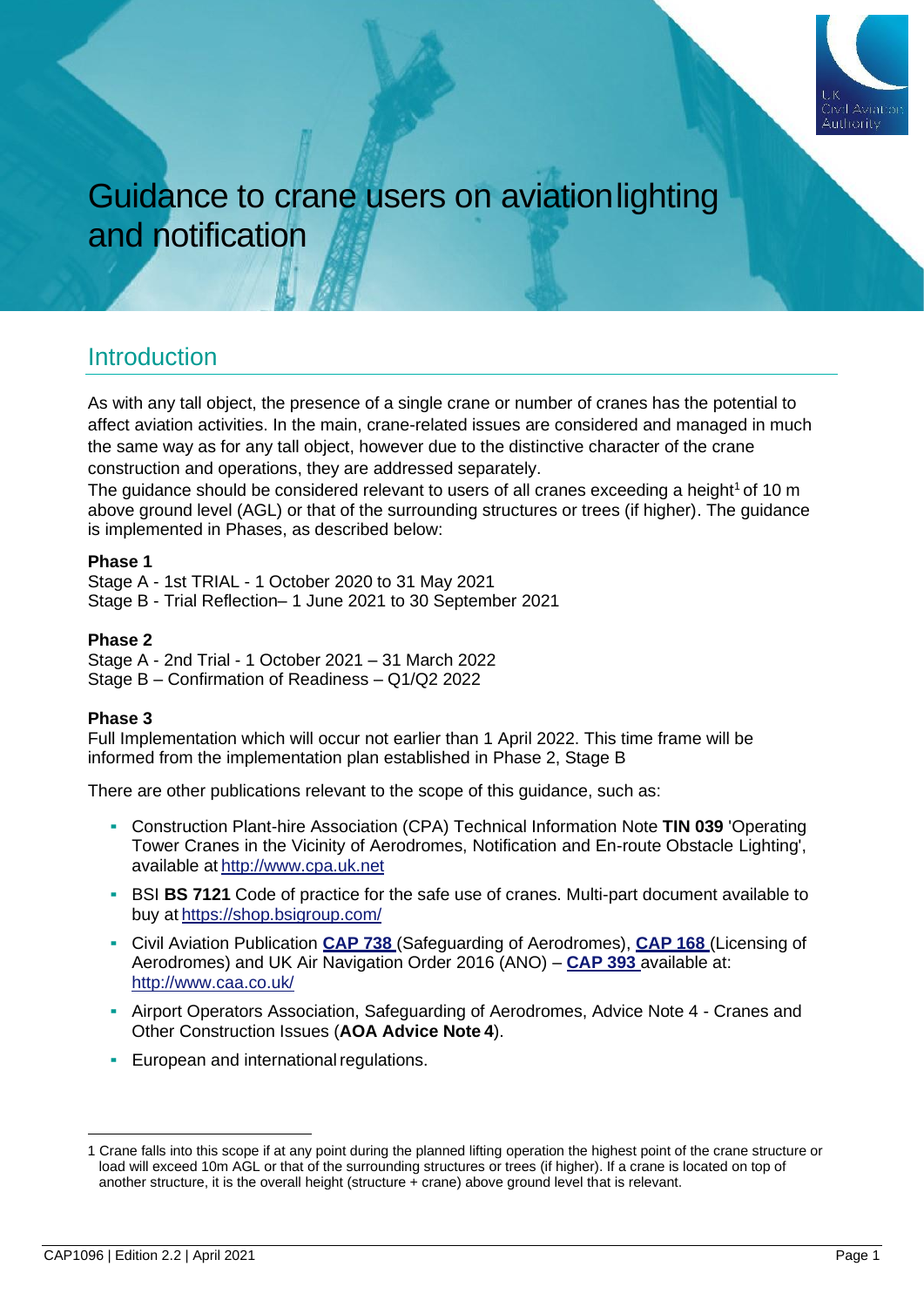## Notification process

The operation of cranes could present a serious hazard to air navigation, particularly during the approach and departure phases of flight when aircraft are at low altitudes. In addition to the creation of an obstacle, cranes could also interfere with navigation and/or communication equipment. Implications to flight safety may be mitigated by coordinating crane and aircraft operations through the **advance notification of the crane to the CAA**. The CAA will in turn process and share the crane notification with relevant parties which require this information.

The CAA recommends initial contact using the Notification Form at Annex A **at least eight weeks before the erection of the crane**. This will allow correct identification of local aerodromes and allow consultation time and possibly further instructions from aerodrome operators.

However, as the CAA recognises that there are times when very little notice is given to the crane user, additional notification timescales have been created as follows:

- 1. **PLANNED LONG-TERM PROJECTS:** Notification to be sent to the CAA at least eight weeks (40 working days) before the erection of the crane. The CAA will then identify parties that may be affected by the crane and inform the crane user and affected parties about the next steps.
- 2. **AD-HOC PROJECTS:** Notification to be sent to the CAA not later than 5 working days in advance. The CAA will then identify parties that may be affected by the crane and inform the crane user and the affected parties about the next steps.

**Note:** It is important that crane users who can notify their operations 40 working days or more before the erection of the crane (scenario II) are not using scenario II (delayed notification) as it has been created to allow the CAA to prioritise crane notifications which due to the character of their operations cannot be notifiedearlier.

3. **UNFORESEEN AND URGENT PROJECTS:** If there is an unforeseen and urgent requirement to erect a crane within 5 working days from the notification, the crane user is required to contact all aerodromes whose perimeters are within 10 Nautical Miles (NM) (18.5 km) of the crane and submit the notification form (Annex A) to the CAA as soon as possible and advise which aerodrome operators have been contacted and the reason for less than 5 working days' notice. As the operation of the crane may have an implication to other airspace users, where no aerodromes are located within 10 NM (18,5 km) from the location of the crane, notification form (Annex A) should still be submitted to the CAA, who will process such notifications at the earliest opportunity.

Please be aware **any crane erected without a positive response received from the CAA or the aerodrome operator may be considered a hazard to air navigation** and such a crane operates at the crane user's risk of endangering the safety of an aircraft.

In order to ensure that the requirement for duty of care is fulfilled, crane users need to make sure that the crane can operate safely and if there are any doubts relating to the safety of aircraft operations, the crane user should contact the CAA and request further guidance.

Cranes are often used in projects which require planning permission. Officially safeguarded aerodromes issue safeguarding maps which are used by the Local Planning Authorities (LPAs). Every time a crane is detailed in the planning permission, LPAs should provide the crane user with the contact details of the aerodrome operator or take part in the consultations of the crane. In this instance cranes are still required to be notified to the CAA (as per this CAP).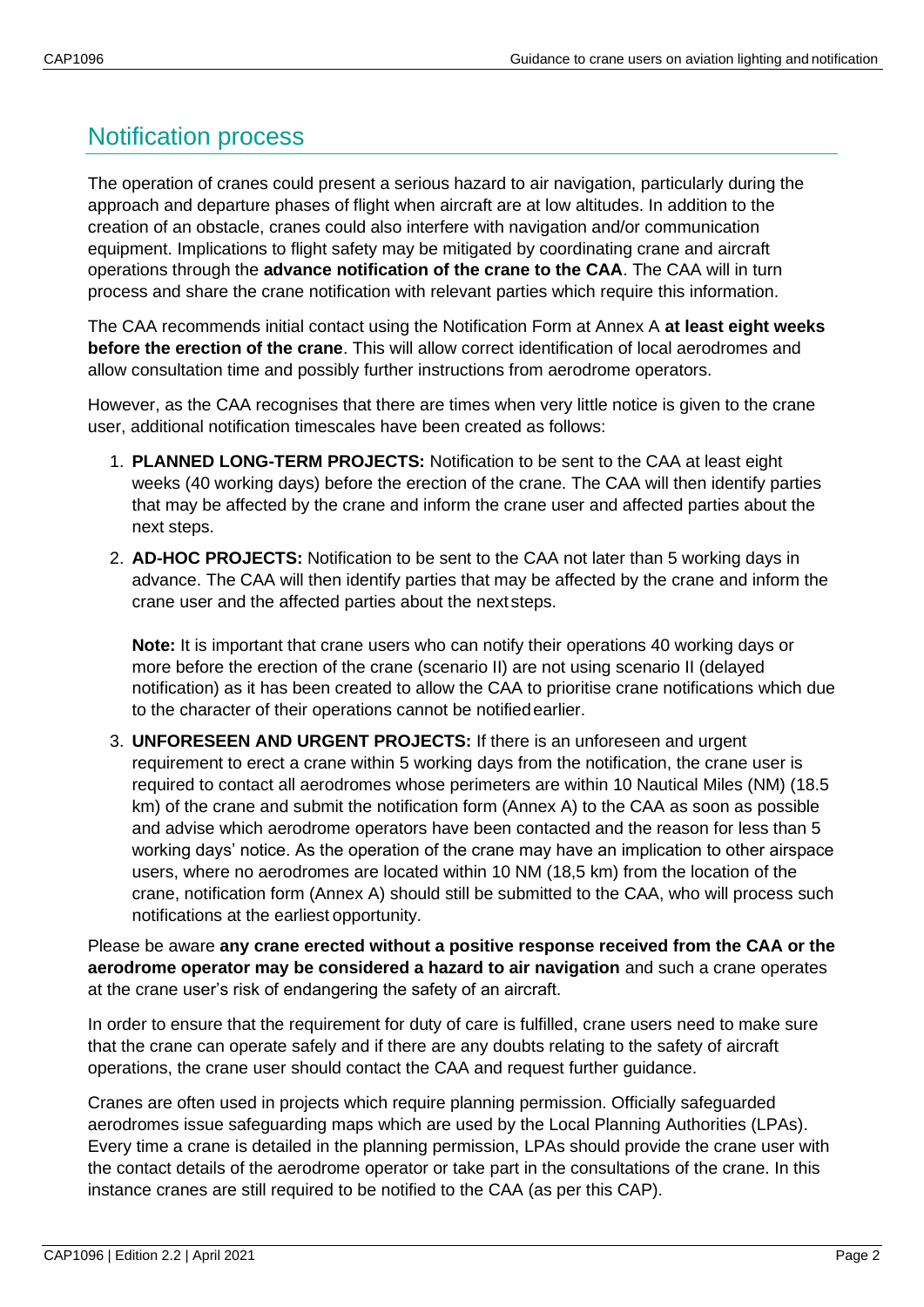## Obstacle lighting and marking

Cranes should be sufficiently conspicuous. This can be achieved by applying obstacle lighting and if necessary marking.

The need for obstacle lighting on 'tall' objects (including cranes) is dependent on the location in relationship to an aerodrome and height of the object.

There are also best practices for the lighting (and where applicable, marking) of cranes which the CAA recommends are followed to ensure that crane users fulfil their requirements for a duty of care towards others.

Summaries of the requirements and recommended practices are provided below:

## **LIGHTING**

#### 1. VICINITY OF AN AERODROME

#### **Height of Crane:** Any

For any obstacles, including cranes, which are affecting aerodrome operations the lighting and marking requirement will be dictated by the relevant aerodrome operator in accordance with ICAO Annex 14. The aerodrome will liaise directly with the relevant crane user once notification has been received from the CAA (see the workflow at Annex B) but for general guidance on lighting and marking see details in Paragraphs II and III below.

Note: Lighting aids should be supplied with secondary power unless agreed otherwise with the aerodrome operator.

#### 2. EN-ROUTE

#### **Height of Crane:** 150 metres AGL or more

En-route obstacles (including cranes) must be fitted with lighting in accordance with the ANO. Medium intensity (generically 2000 candela) steady red lights must be displayed by night<sup>2</sup> and be visible from all directions (omnidirectional).

Additionally, it is recommended that lights should also be displayed by day.

**Note**: Lighting aids should be supplied with secondary power unless agreed otherwise with the CAA [\(arops@caa.co.uk,](mailto:arops@caa.co.uk) phone: 01293 983 880).

#### 3. OTHER

#### **Height of Crane:** Less than 150 m AGL.

It is recommended that:

- a. all cranes with a height 45 m to a height less than 150 m AGL are lit in accordance with the details specified in Paragraph II above;
- b. all cranes with a height less than 45 m are lit in accordance with the details specified in Paragraph II above except that low intensity (generically 32 candela) steady red lights should be used.

<sup>&</sup>lt;sup>2</sup> 'Night' is defined for civil aviation purposes as the time from half an hour after sunset until half an hour before sunrise.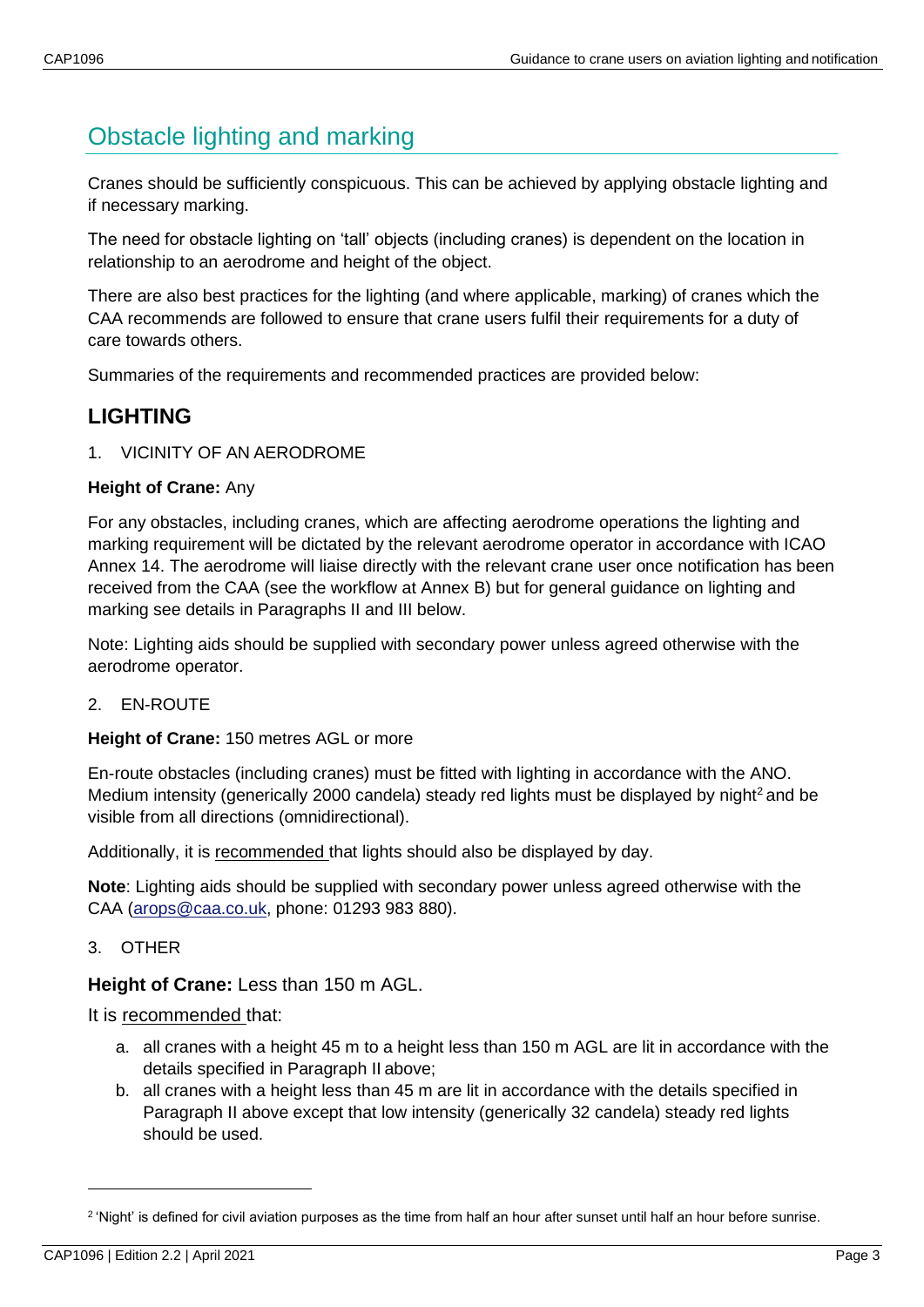In **all** cases (all 3 categories above), lights must be positioned as close as possible to the top of the crane.

Where the top of the crane is more than 45 m AGL, additional lights should be provided at intermediate levels spaced as equally as practicable, between the top lights and ground level or the level of tops of nearby buildings, as appropriate, with the spacing not exceeding 52 m.

Lights should also be applied to display the general definition and the extent of the object (crane). This means that lights should provide an indication of the height and the shape of the crane (i.e. lights installed on both ends of the jib).

### **MARKINGS**

In **all** cases, the CAA recommends that consideration is also given for cranes to be made conspicuous by their colour, especially if the crane is not permanently lit.

When markings are applied to cranes it is recommended that they are coloured to show alternating contrasting bands. The colours of the pattern should contrast each with the other and with the background against which they will be seen. The bands should be perpendicular to the longest dimension and have at least 5 meters in width.

**Note**: The objective is to use markings of contrasting colours which will be conspicuous against the background and a review conducted by the CAA determined that the use of a yellow and black (or dark blue) pattern (especially in urban areas) provides the best contrast with the background from the air.

## What happens next?

**The crane should be notified to the CAA using the Notification Form at Annex A. The CAA will then identify parties that may be affected by the crane (if any) and notify them accordingly.**

Those parties include, but are not limited to:

- Aerodrome operators (safeguarded civil and military aerodromes, aerodromes with Instrument Flight Procedures (IFPs) and all aerodromes published in the UK Aeronautical Information Publication (AIP) section AD 2);
- Defence Geographic Centre (responsible for UK en-route obstacle data set published in UK AIP section ENR 5.4)
- **RAF Low Flying Operations Flight (LFOF).**

The CAA needs to be provided with a surveyed position and height of every obstacle that may affect aerodrome operations. It is especially important to provide the crane position in WGS-84 format (and OSGB36 format if required by the aerodrome operator) along with the height above mean sea level (AMSL) and AGL. These are standard survey requirements.

Aerodrome operators are responsible for safeguarding the Obstacle Limitation Surfaces (OLS) as well as other surfaces associated with the aerodrome including IFP. Lateral boundaries of these extend far beyond the OLS.

To ensure the safety of operations, actions imposed by the aerodrome operator may include, but are not limited to:

**E** survey of the crane position and height;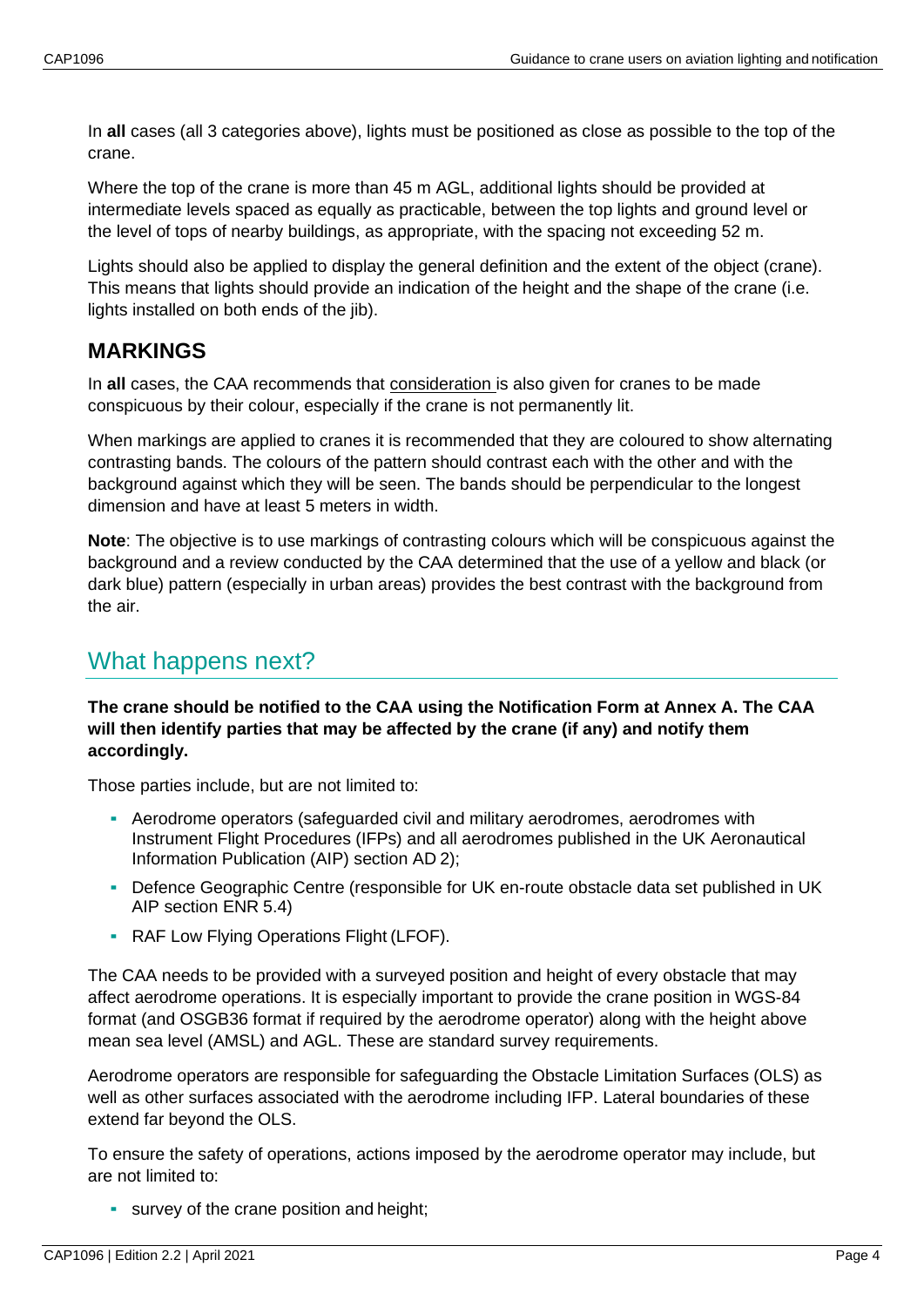- **•** fitting of obstacle lights;
- **•** restrictions on crane operating times;
- **EXECTE:** restrictions depending on the runway in use;
- **restrictions on crane operating height;**
- **•** restrictions during low visibility conditions;
- publication of Notice to Airmen (NOTAM).

Aerodrome operators can also apply additional crane permit procedures for those cranes which may affect aerodrome operations and need to be assessed. Such additional procedures will be initiated as part of the notification process described in this CAP. The Aerodrome operators will inform the crane users about any aerodrome-specific requirements. Also, aerodrome-specific charges may apply to the crane user, for example, the cost of the IFP assessment conducted by a UK CAA Approved Procedure Design Organisation (APDO), if required.

**The crane user once informed about being in the vicinity of the aerodrome should make sure that the crane does not impact on aerodrome operations.** The crane should be as low as possible for the intended job. It is also recommended to use cranes capable of being lowered in the vicinity of the aerodrome. When possible and practical, the crane should be lowered when not in use, or when requested by an aerodrome operator (i.e. during low visibility conditions). The aerodrome operator may also request parking the jib in a particular direction when not in use.

**Aerodrome operators will request fitting of obstacle lights** if the crane constitute a hazard to aircraft and lighting is considered necessary to ensure its avoidance. See also page 3 – *Obstacle lighting and marking*.

The flowchart representing the simplified notification process is available at Annex B to this document.

In any case the CAA will, upon request, provide comment, guidance or recommendation for crane users on a case-by-case basis: [arops@caa.co.uk;](mailto:arops@caa.co.uk) phone: 01293 983 880

Specific queries regarding IFP safeguarding can be discussed with the CAA IFP Policy Team: [ifp.policy@caa.co.uk](mailto:ifp.policy@caa.co.uk)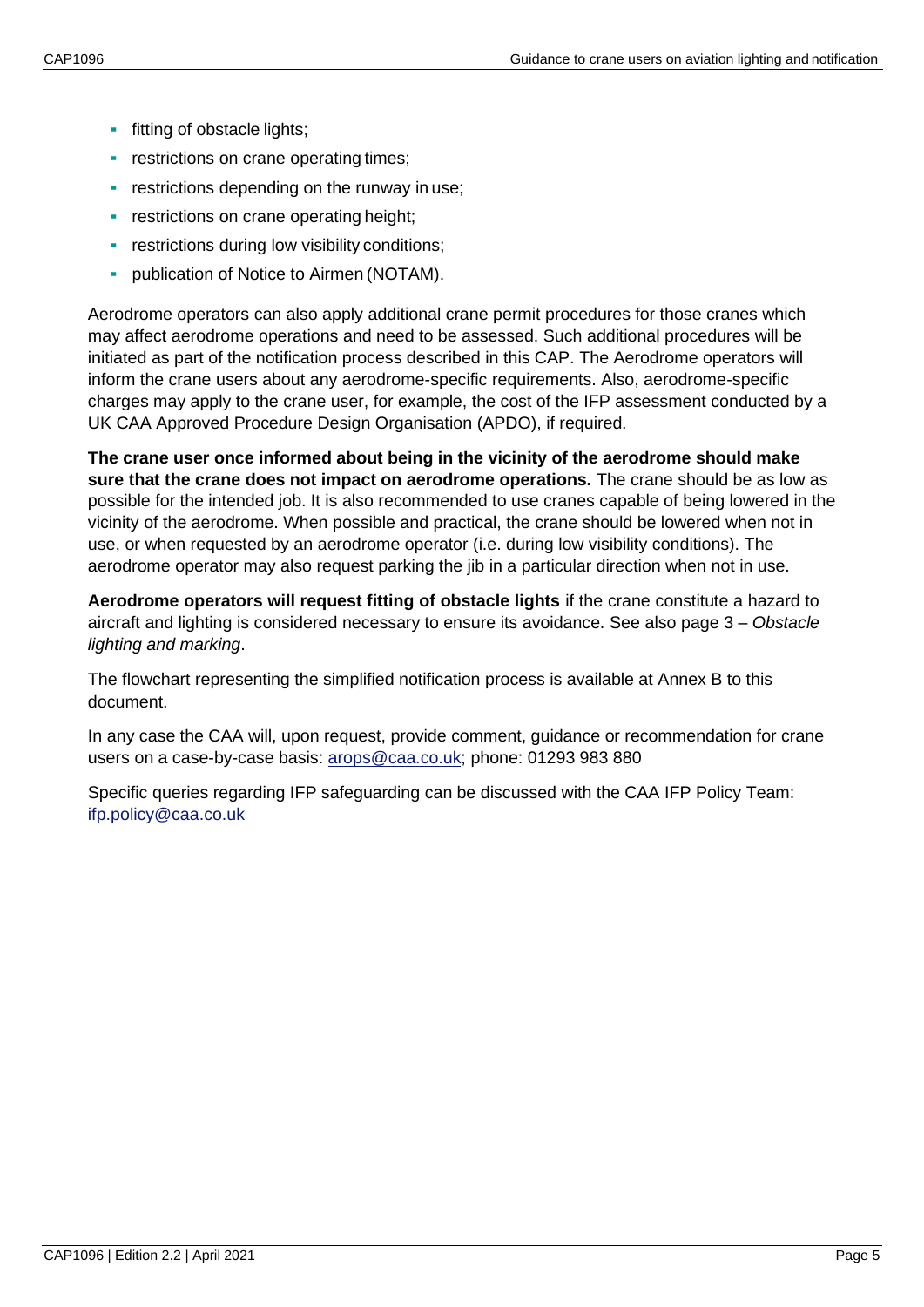# Annex A: Crane Notification Form (DAP1924)

Note 1: Notification form is available online at [www.caa.co.uk/dap1924](http://www.caa.co.uk/dap1924). Whenever possible this form should be completed electronically and submitted as a .pdf file.

Note 2: This form is applicable to all fixed/mobile cranes and can also be used to notify the CAA about other mobile plant equipment - if it is recommended by the aerodrome operator.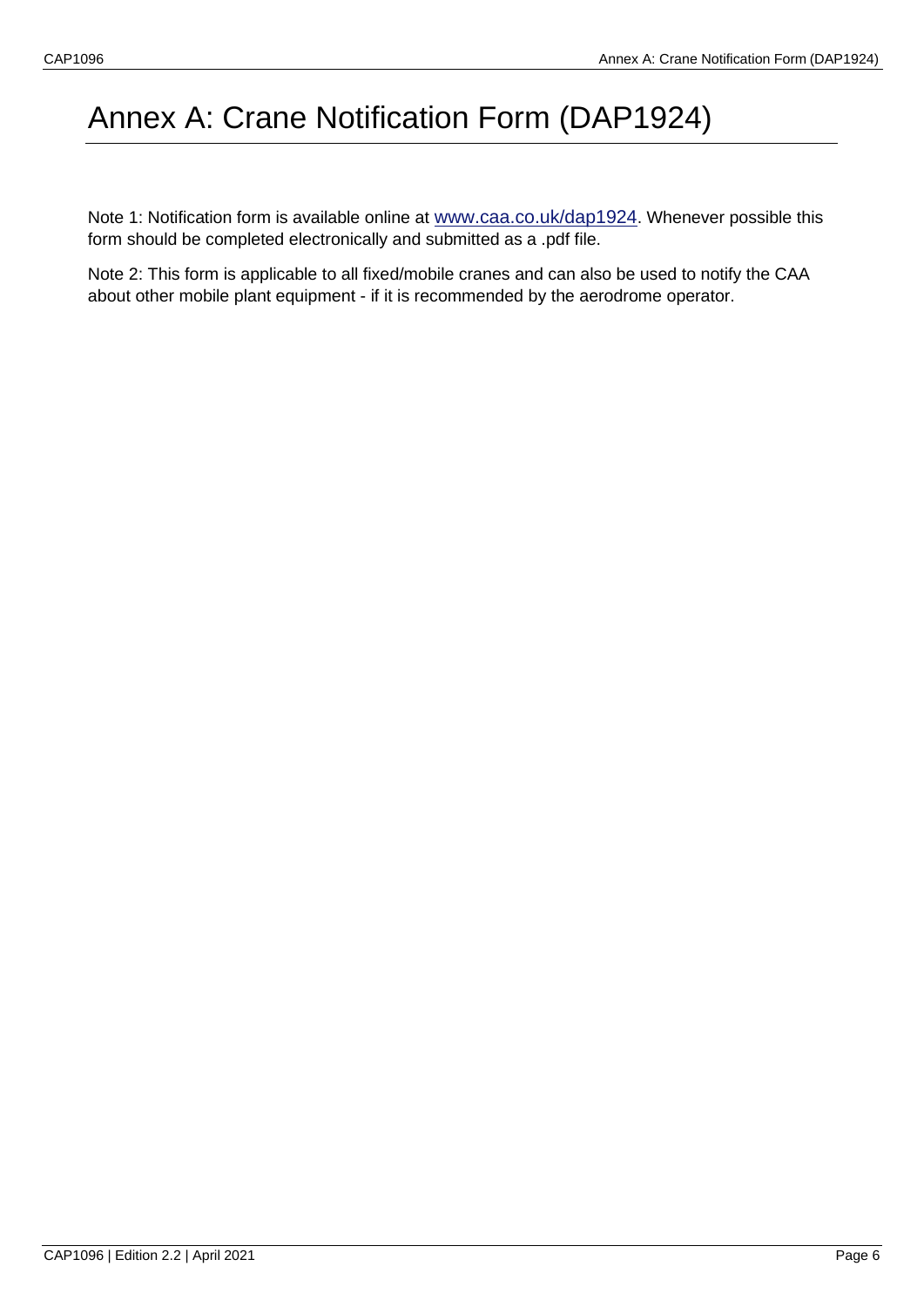## Crane Notification (CAP1096 Annex A)

This form is applicable to all fixed/mobile cranes and can also be used to notify the CAA of any other mobile plant equipment if it is recommended by the aerodrome operator. Any change to the details listed below (including changes to the removal dates) should be notified to the CAA immediately.



#### Please download and fill in the form on-screen then submit it, together with any supporting documents, using the button at the foot of the page.

| <b>FALSE REPRESENTATION STATEMENT</b><br>It is an offence under the UK Air Navigation Order to make, with intent to deceive, any false representation for the purpose of<br>procuring the grant, issue, renewal or variation of any certificate, licence, approval, permission or other document. This offence is<br>punishable on summary conviction by a fine, and on conviction on indictment with an unlimited fine or imprisonment or both. |
|--------------------------------------------------------------------------------------------------------------------------------------------------------------------------------------------------------------------------------------------------------------------------------------------------------------------------------------------------------------------------------------------------------------------------------------------------|
| <b>1. APPLICANT DETAILS</b>                                                                                                                                                                                                                                                                                                                                                                                                                      |
|                                                                                                                                                                                                                                                                                                                                                                                                                                                  |
|                                                                                                                                                                                                                                                                                                                                                                                                                                                  |
|                                                                                                                                                                                                                                                                                                                                                                                                                                                  |
| <b>2. LOCATION DETAILS</b>                                                                                                                                                                                                                                                                                                                                                                                                                       |
|                                                                                                                                                                                                                                                                                                                                                                                                                                                  |
|                                                                                                                                                                                                                                                                                                                                                                                                                                                  |
| to provide you with Lat/Long and OS Grid (see page 2.)                                                                                                                                                                                                                                                                                                                                                                                           |
|                                                                                                                                                                                                                                                                                                                                                                                                                                                  |
| <b>3. CRANE OPERATION DETAILS</b>                                                                                                                                                                                                                                                                                                                                                                                                                |
|                                                                                                                                                                                                                                                                                                                                                                                                                                                  |
|                                                                                                                                                                                                                                                                                                                                                                                                                                                  |
| AMSL<br>(AGL and AMSL not AOD)                                                                                                                                                                                                                                                                                                                                                                                                                   |
| Max Horizontal extent:(feet)<br>Max Planned Height:  (feet) AGL<br>AMSL<br>(Max jib radius)<br>(AGL and AMSL not AOD over the course of the project)                                                                                                                                                                                                                                                                                             |
|                                                                                                                                                                                                                                                                                                                                                                                                                                                  |
| (Dates and Heights (in feet))                                                                                                                                                                                                                                                                                                                                                                                                                    |
|                                                                                                                                                                                                                                                                                                                                                                                                                                                  |
| Principle means of communication with crane operator: Radio<br>Mobile phone<br>Other:<br>Intercom                                                                                                                                                                                                                                                                                                                                                |
|                                                                                                                                                                                                                                                                                                                                                                                                                                                  |
| Planning<br>Permission:<br>(if required)                                                                                                                                                                                                                                                                                                                                                                                                         |
| Details of any agreements with aerodromes:                                                                                                                                                                                                                                                                                                                                                                                                       |
|                                                                                                                                                                                                                                                                                                                                                                                                                                                  |
| <b>4. DECLARATION</b>                                                                                                                                                                                                                                                                                                                                                                                                                            |
| By clicking Submit Form, I, as the event sponsor, declare that I have checked the above information and that to the best of my<br>knowledge it is correct, and that I am aware of my obligations under the UK Air Navigation Order.                                                                                                                                                                                                              |
|                                                                                                                                                                                                                                                                                                                                                                                                                                                  |
|                                                                                                                                                                                                                                                                                                                                                                                                                                                  |
| <b>5. SUBMISSION</b>                                                                                                                                                                                                                                                                                                                                                                                                                             |
| Once complete please send this form by email to arops@caa.co.uk by clicking the button below which will attach the form to your                                                                                                                                                                                                                                                                                                                  |

email service. Some browsers may function slightly differently so for best results, download the form to your computer first, open it in your PDF reader and then complete it. The generated email will prompt you to attach any additional information.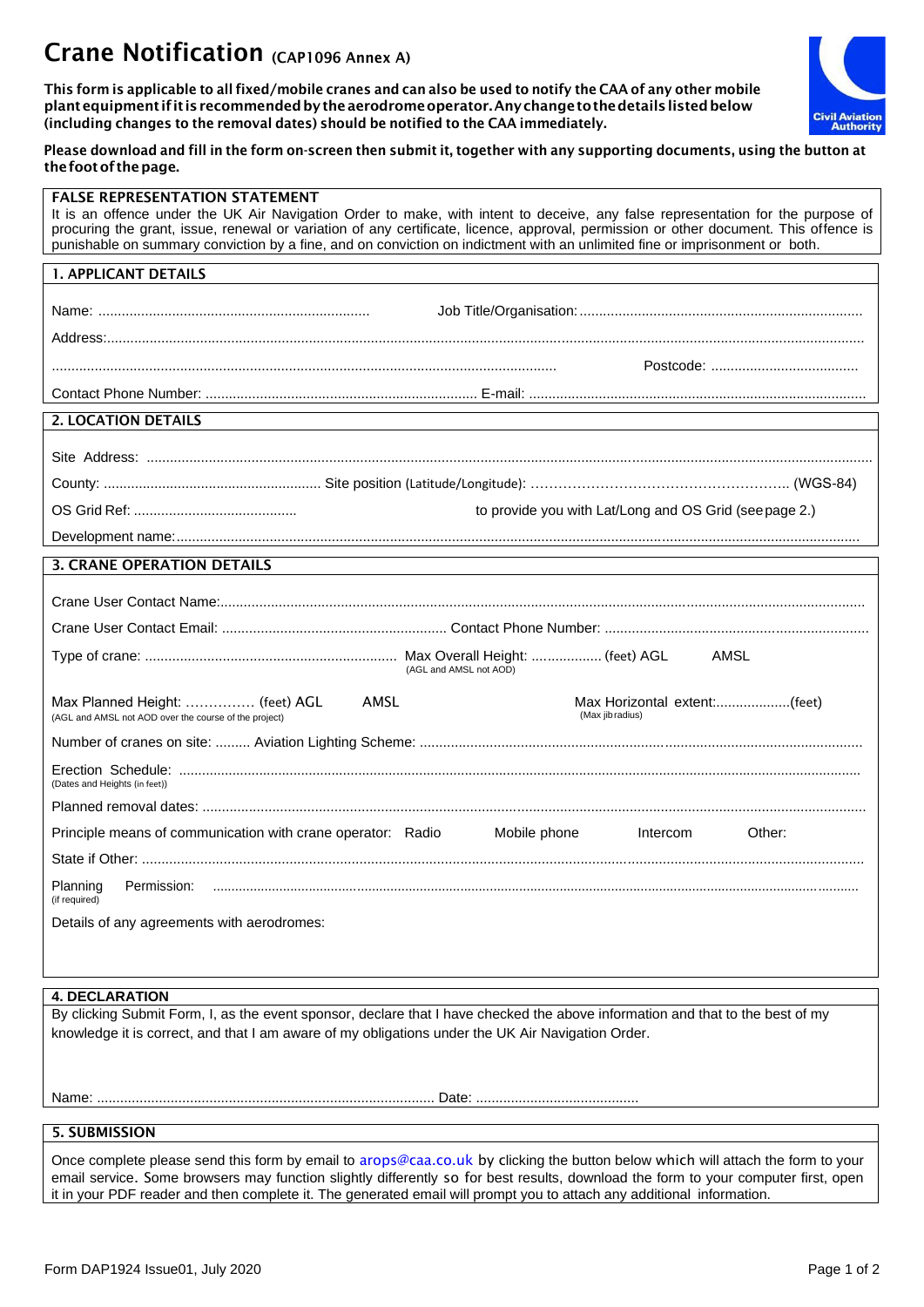

Other similar applications may be available.